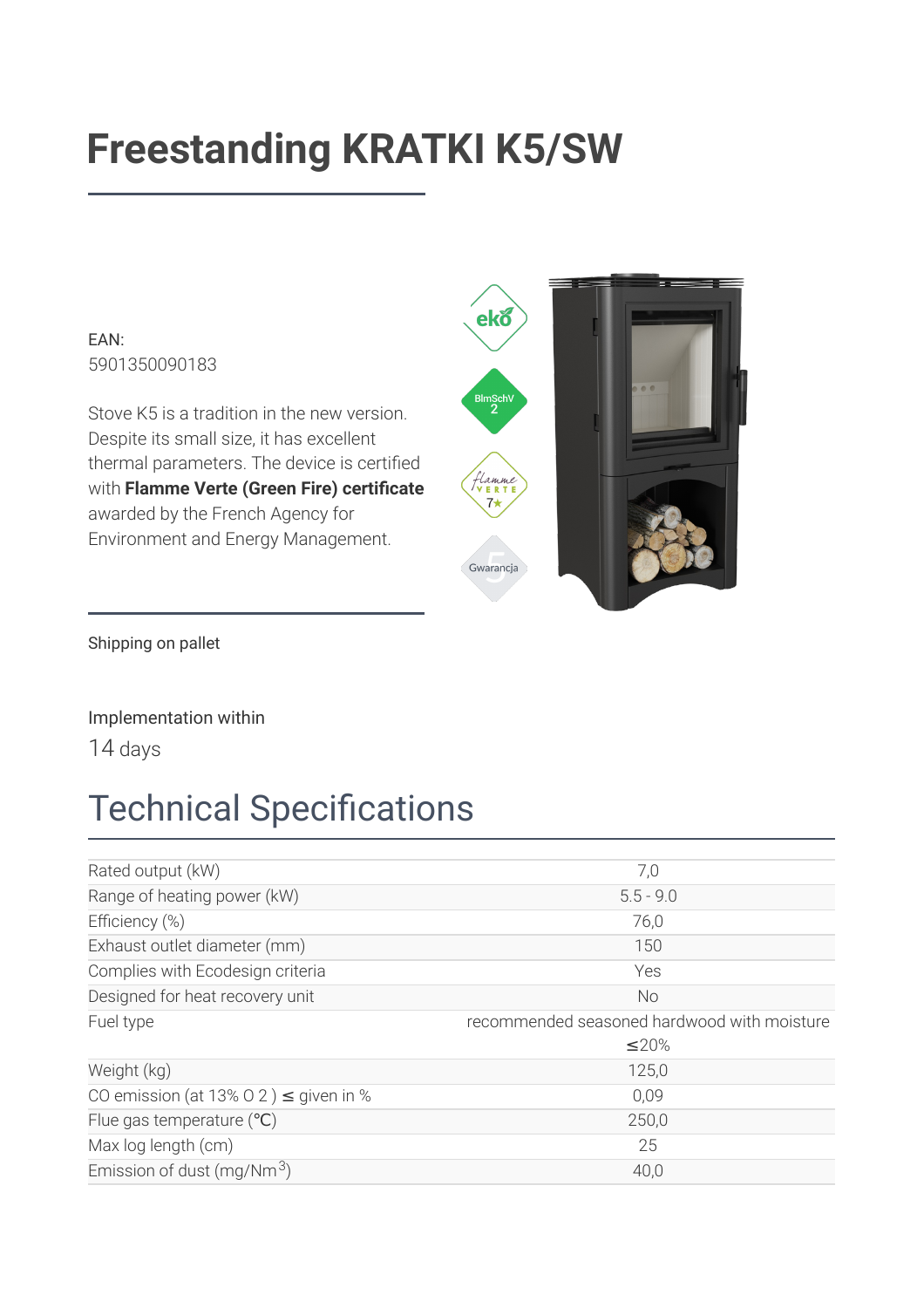| Compliance with BImSchV 2 standard         | Yes         |
|--------------------------------------------|-------------|
| The energy efficiency index EEI            | 100,18      |
| Glazing type                               | straight    |
| Opening of the doors                       | to the left |
| Material                                   | steel       |
| Width (cm)                                 | 46,20       |
| Height (cm)                                | 92,60       |
| Depth (cm)                                 | 39,90       |
| External air inlet                         | No.         |
| The liner of the combustion chamber        | Yes         |
| Ashpan                                     | Yes         |
| Decorative printed glass                   | <b>No</b>   |
| ASDP - automatic control of the air supply | No          |
| Turbine TURBOFAN                           | <b>No</b>   |
| Water panel                                | No          |

### **Features**

#### **MAXIMUM USE OF ENERGY**

The body and the front of the insert are resistant to high temperatures thanks to the high quality steel used in production.

Combustion of fuel thanks to the Acumotte deflector.

Triple system of combustion chamber's air venting: primary air - secondary air supplied under the grate through holes in a back wall. Additionally clean glass system designed (air curtain).

Efficient burning process & maintaining of temperature to keep the warmth for longer thanks to lining of combustion chamber with Acumotte - heat accumulating material which raises the temperature in the combustion chamber.

Adjusting the external air inlet corresponding to the intensity of burning by using a single regulator, which is helow the oven door

#### **ECOLOGICAL COMBUSTION**

The stove meets the criteria of Ecodesign and the restrictive BImSchV 2 norm setting the maximum CO emission

The device is certified with Flamme Verte (Green Fire) certificate awarded by the French Agency for Environment and Energy Management. The highest score of 7 stars guarantees that the fireplace meets the highest economic and ecological standards.

#### **SAFETY AT THE HIGHEST LEVEL**

Perfect tightness thanks to the solid welds made in a noble gas shielding.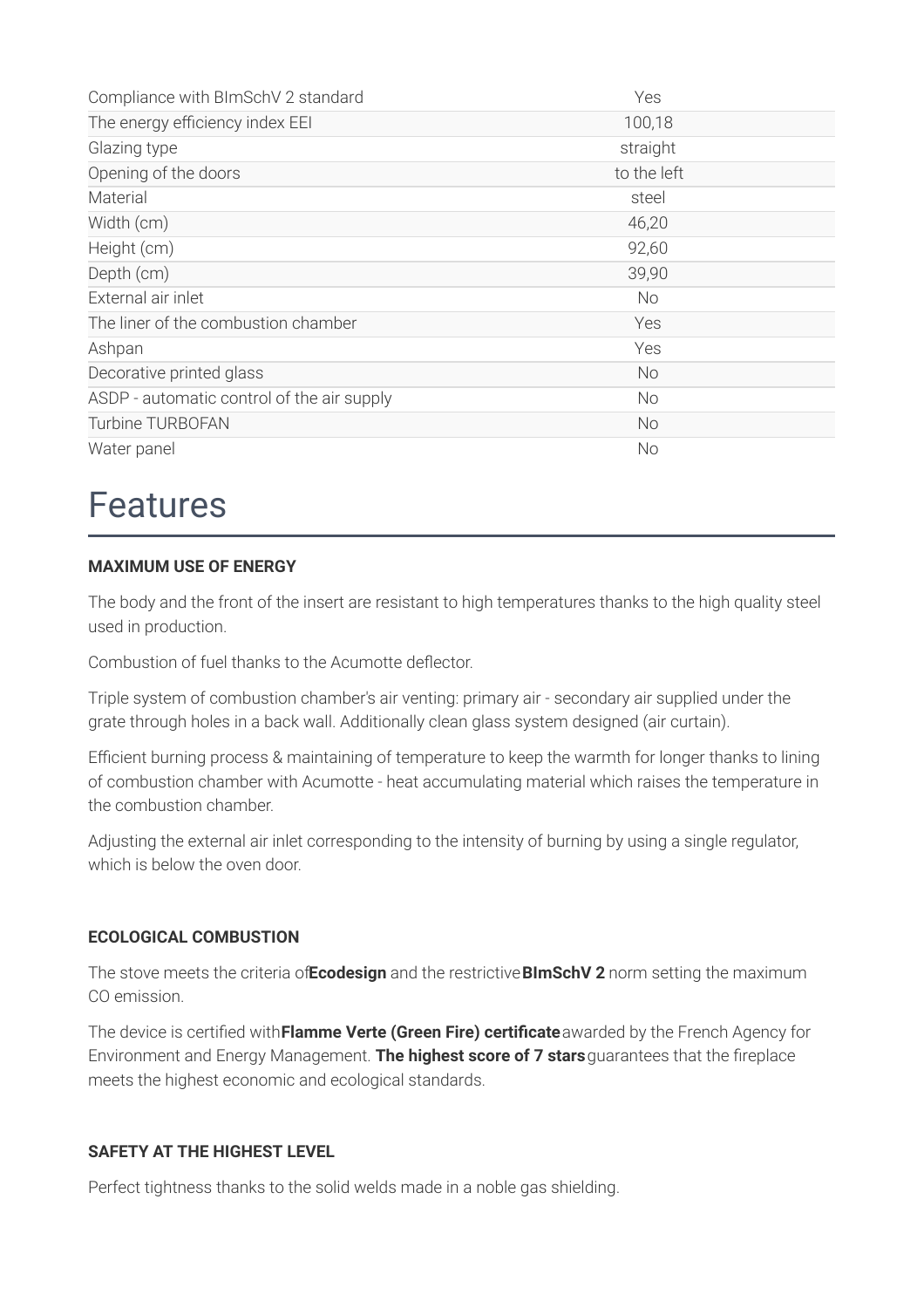All steel elements are laser cut and bent on CNC bending machines.

Insert's front equipped with a heat resistant ceramics that withstands temperatures up to 800oC.

#### **CONVENIENT TO USE**

Movable grate and ashpan enables to clean the insert.

Reduced soot deposition through a system of pure glass (air curtain).

An elegant and comfortable handle.

It can be used in a various mounting conditions thanks to adjustable exhaust outlet: on the back or top of the stove (for back exhaust outlet installation purchase of top plate cover is required).

5 year warranty.

# **Technical drawing**



### **Additional options**



Top plate cover for STOVE K5 Top plate cover for STOVE K5 is required for back exhaust outlet installation.